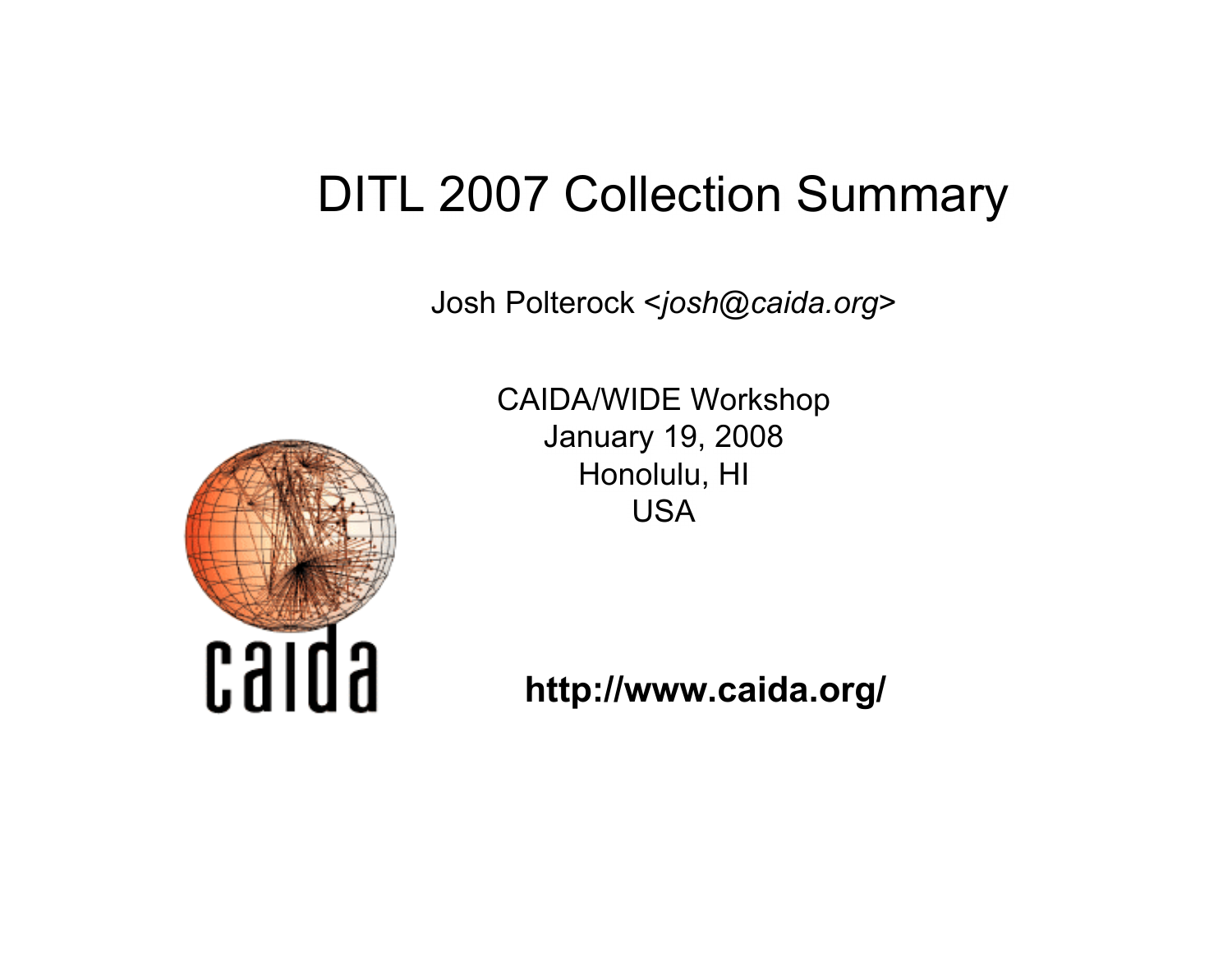

- **Motivation**
- The Participants & The Data
- Data Access
- The MetaData
- Conclusion
- **Related Links**

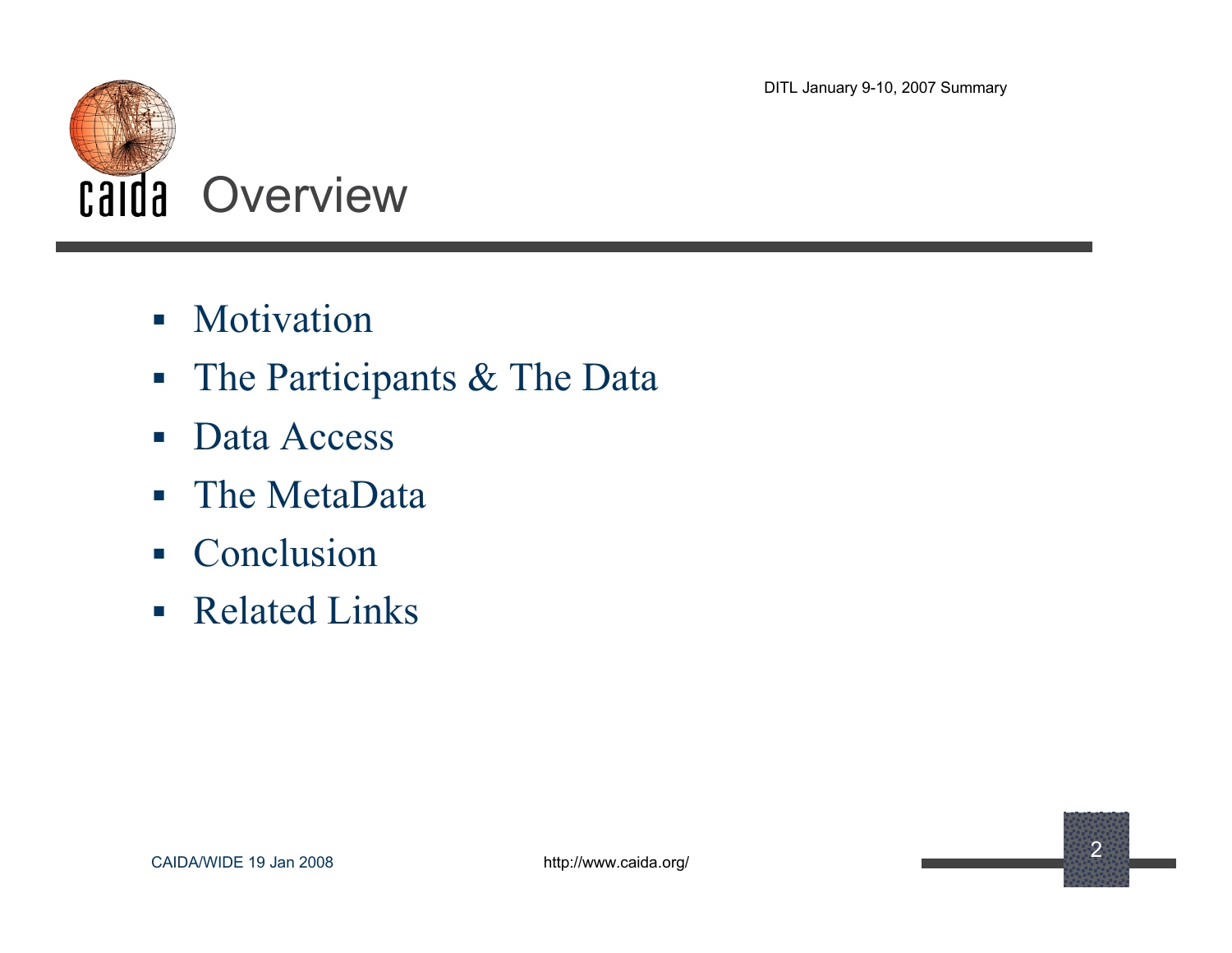

- To capture a day in the life of the Internet with as much scientifically grounded methodology as possible, and with resulting data as widely accessible as possible.
- Goals:
	- To build community and infrastructure for documentation.
	- To coordinate regular data collection events.

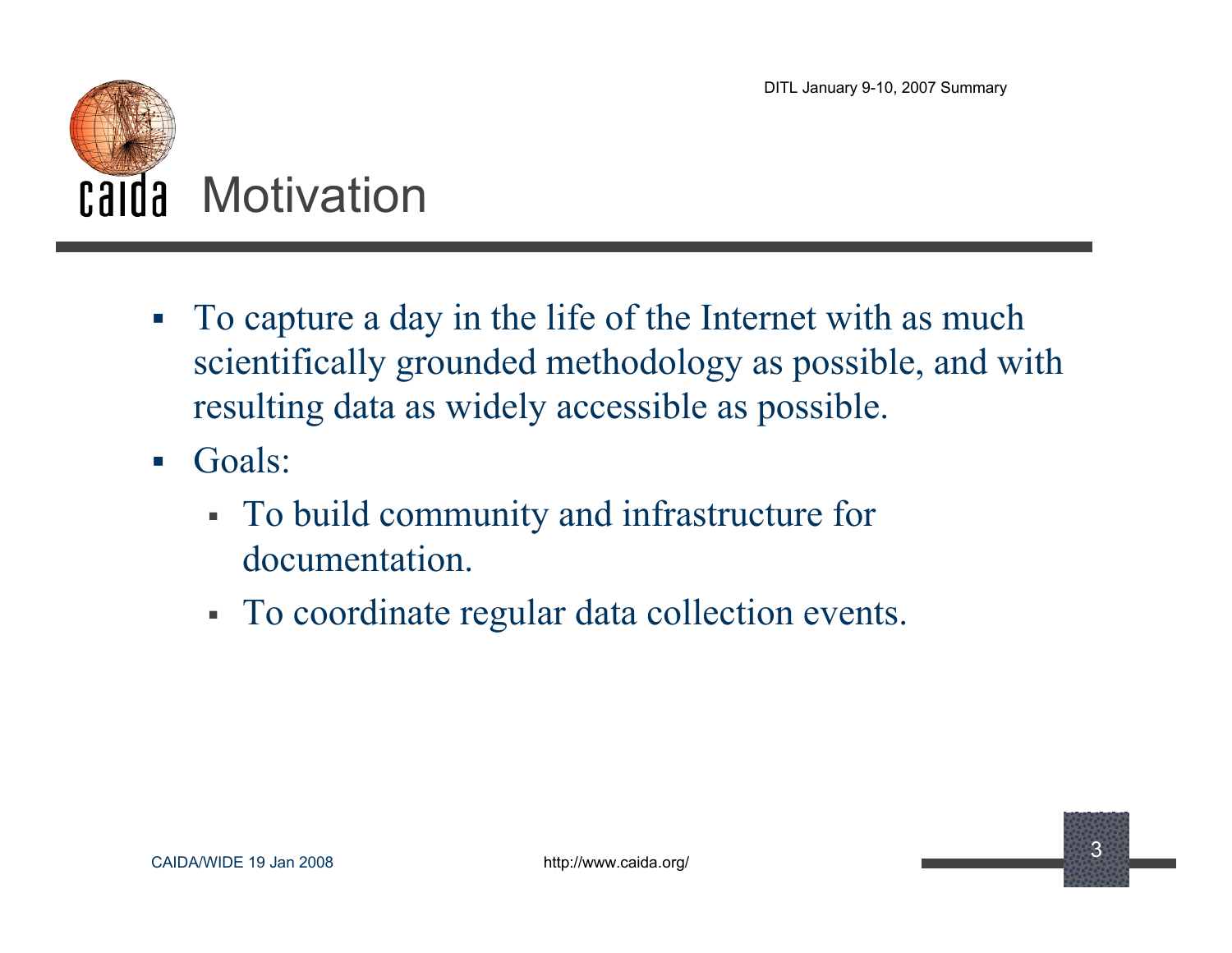# **Calda** The Participants & The Data

- OARC DNS Root Nameservers
	- c.root (Cogent), e.root (NASA), f.root (ISC), k.root (RIPE NCC), m.root (WIDE)
		- Inbound/outbound DNS packet traces with payload
		- no outbound from f.root; no data from e.root
- NaMeX Internet Exchange
	- AS112.namex.it authoritative DNS servers for the reverse zones RFC3330 address space
- Open Root Server Network (ORSN)
	- b.orsn (FunkFeuer Free Net), m.orsn (Home of the Brave GmbH)
		- Inbound/outbound DNS packet traces with payload

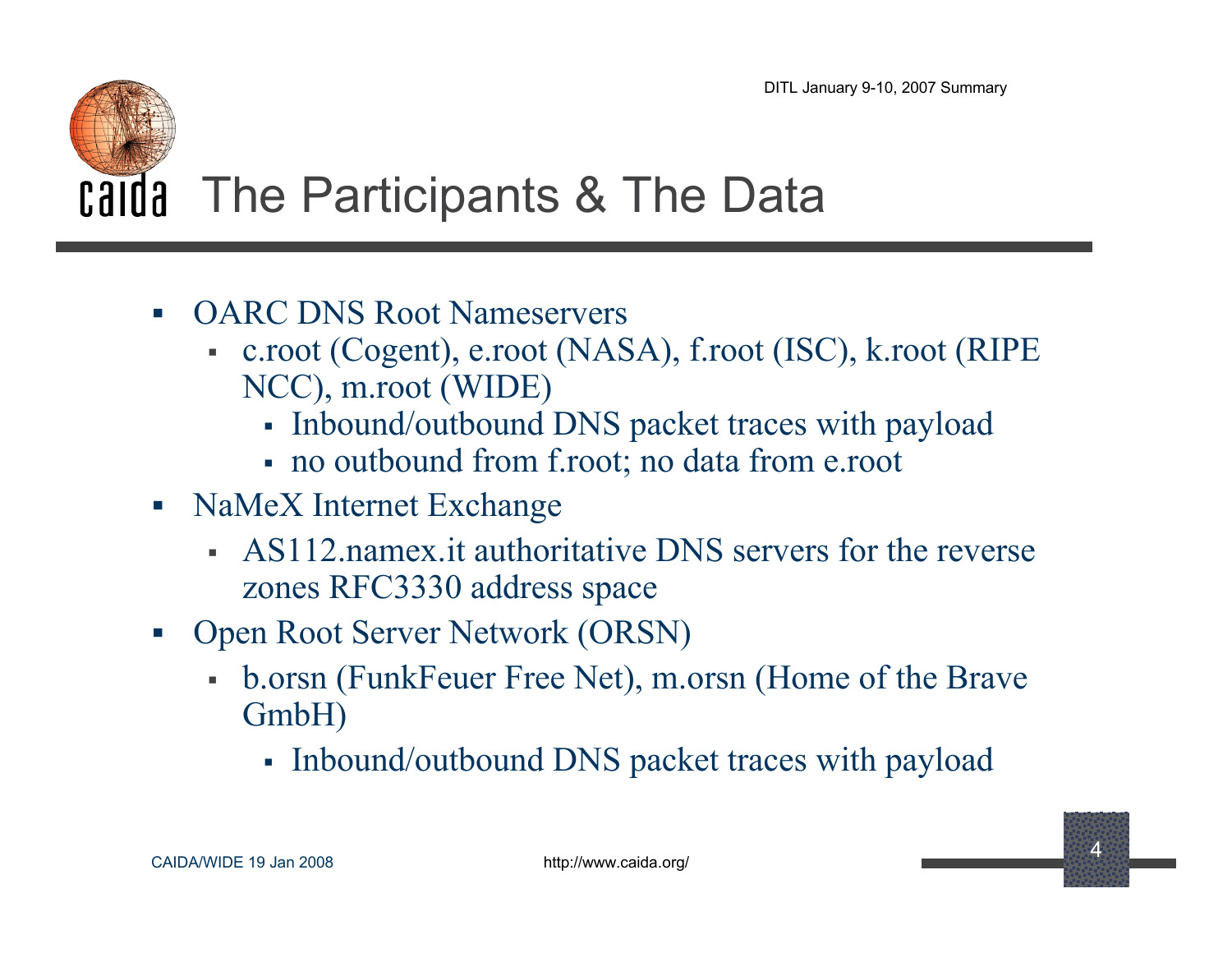#### **Calda** The Participants & The Data (cont.)

- Widely Integrated Distributed Environment (WIDE)
	- CAMPUS 10 Gigabit Ethernet Trace
	- TRANSIT 1 Gigabit Ethernet Trace (available anonymized)
- Korea Advanced Institute of Science and Technology (KAIST)
	- KOREN 1 Gigabit Ethernet Trace
	- Hanaro 1 Gigabit Ethernet Trace
- Pohang University of Science and Technology (POSTECH)
	- 1 Gigabit Ethernet Trace
- Chungnam National University (CNU)
	- 1 Gigabit Ethernet Trace
- AMPATH (AMericasPATH): International Exchange Point in Miami
	- Anonymized OC12 ATM Trace

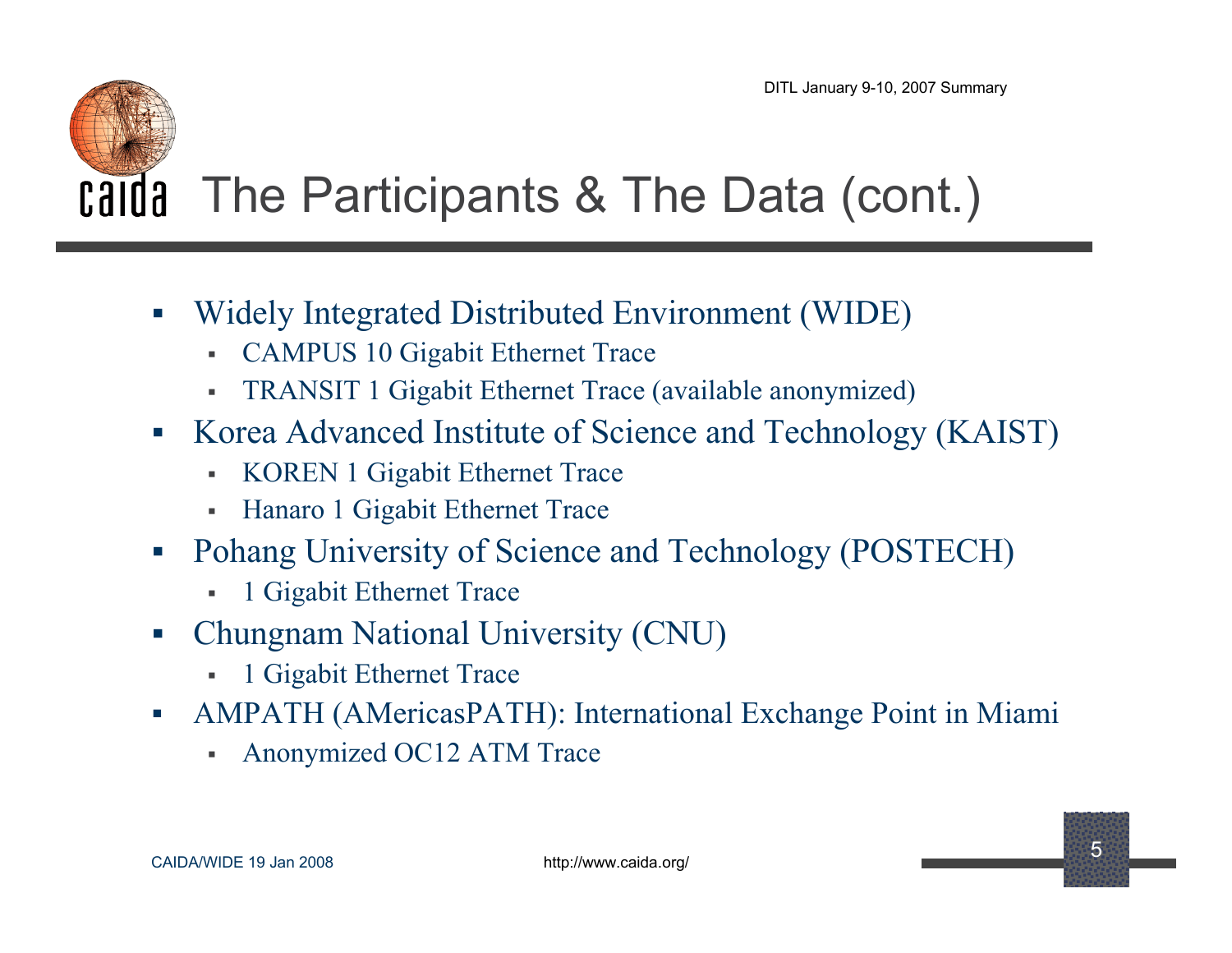### **Calda** The Participants & The Data (cont.)

- CAIDA
	- Skitter traceroute topology data
	- Denial of Service Backscatter data
	- IRCache Squid web cache logs
- **C** Other datasets
	- Internet2 Netflow
	- U of Oregon RouteViews

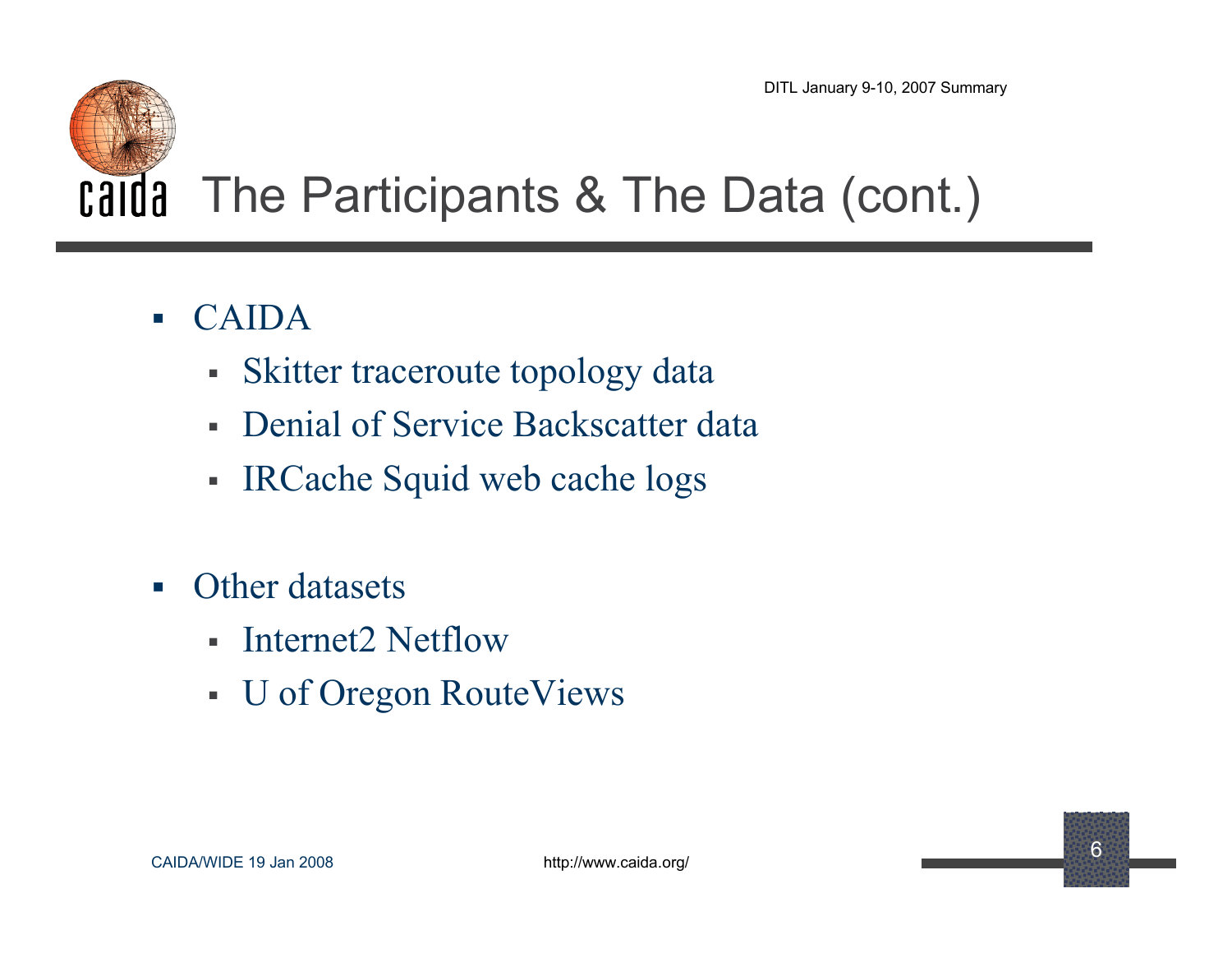

Example of coverage of DNS root nameserver datasets



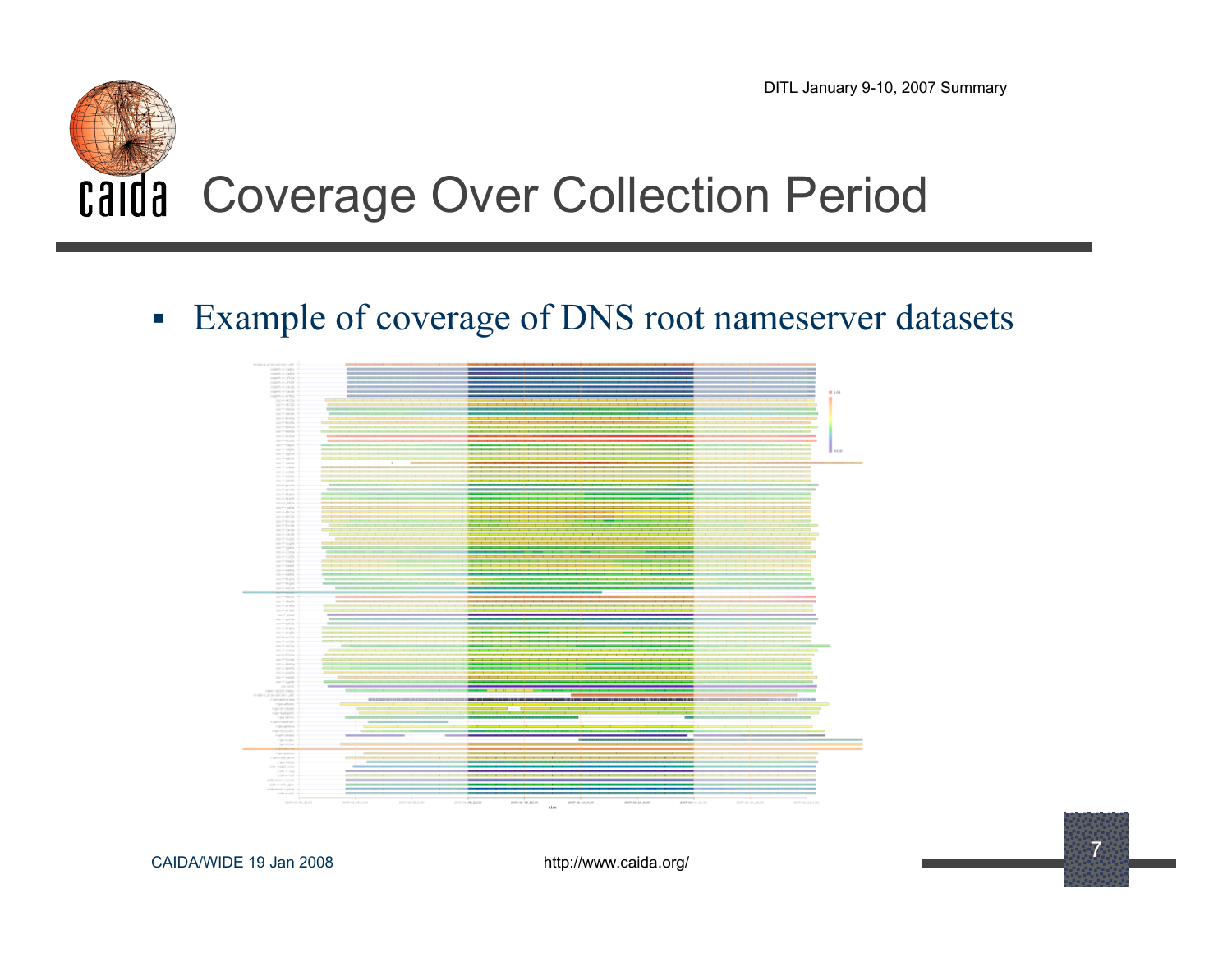

- OARC DNS Data c.root, f.root, k.root, m.root, ORSN, and AS112
	- Restricted: Access via OARC Access Agreement requires that the data and analysis must remain on OARC servers.
- WIDE
	- Unrestricted: Anonymized versions w/o payload publicly available
- POSTECH-KT
	- Restricted: contact via email for access
- Korea Advanced Institute of Science and Technology-KOREN
	- Restricted: access requests accepted for collaborative agreements to share analysis, implementation code, and results.

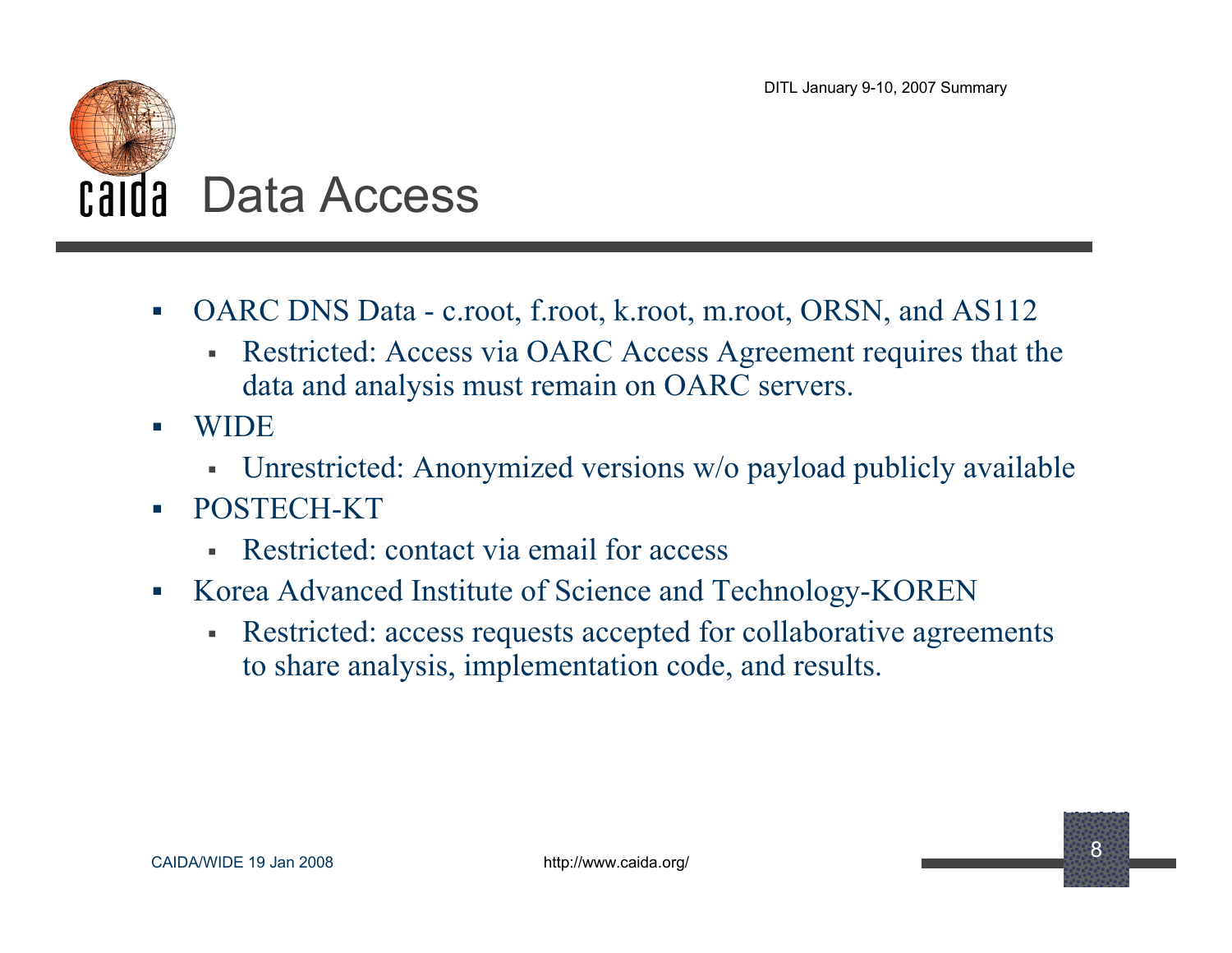#### calda Data Access (continued)

- Korea Advanced Institute of Science and Technology-Hanaro
	- Restricted: researchers may submit analysis code for KAIST staff to run on data
- Chungnam National University
	- Restricted: researchers may submit analysis code for CNU staff to run on data
- $\blacksquare$  CAIDA
	- Restricted: available to academic, government and non-profit researchers and members upon request

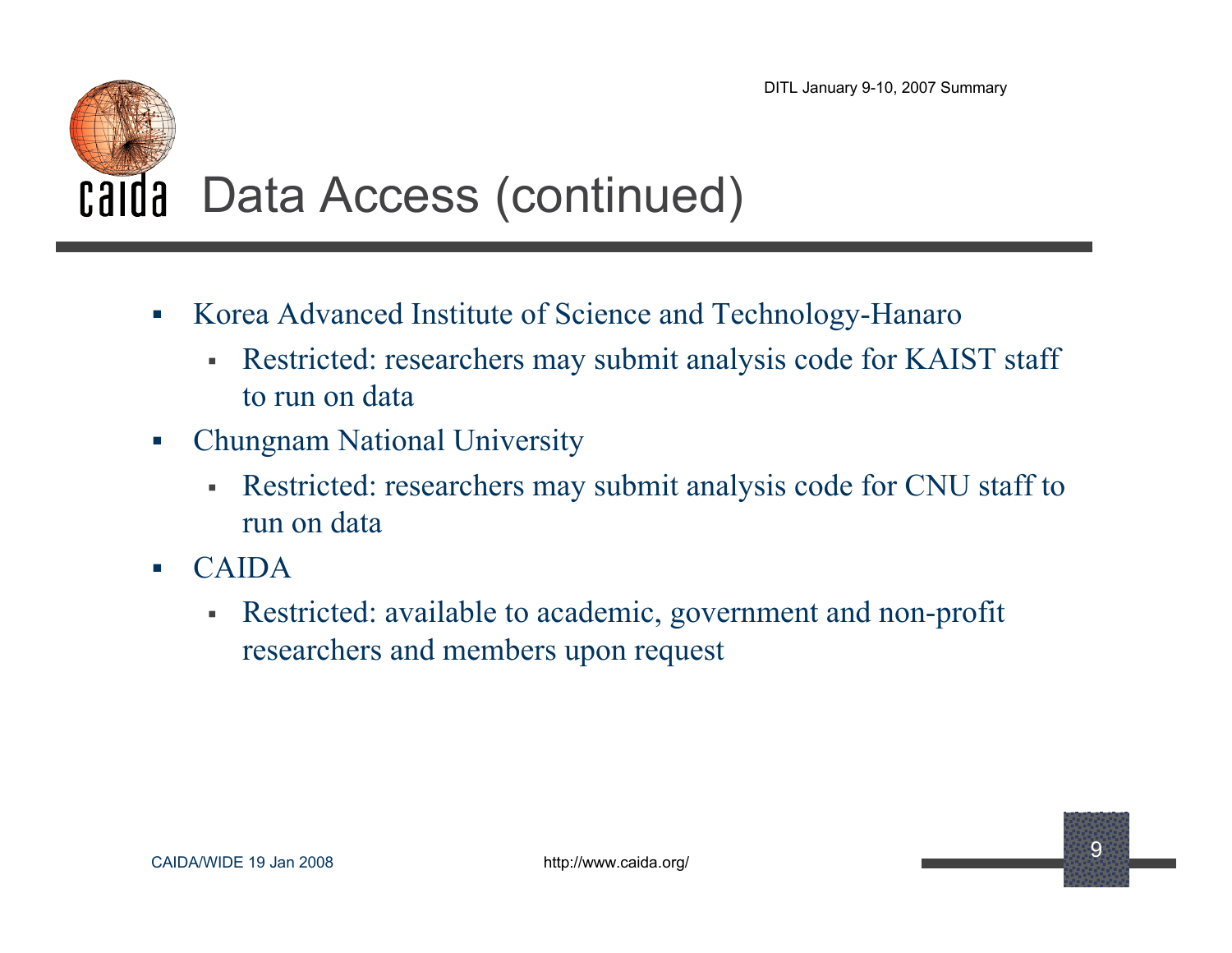### Increased Access to Data Ghi G.

- Though most have access restrictions, these datasets are indexed in the Internet Measurement Data Catalog (IMDC) nicknamed "DatCat."
- DatCat provides metadata and annotations and information about raw data availability.
- Researchers can learn about datasets before they request direct access.



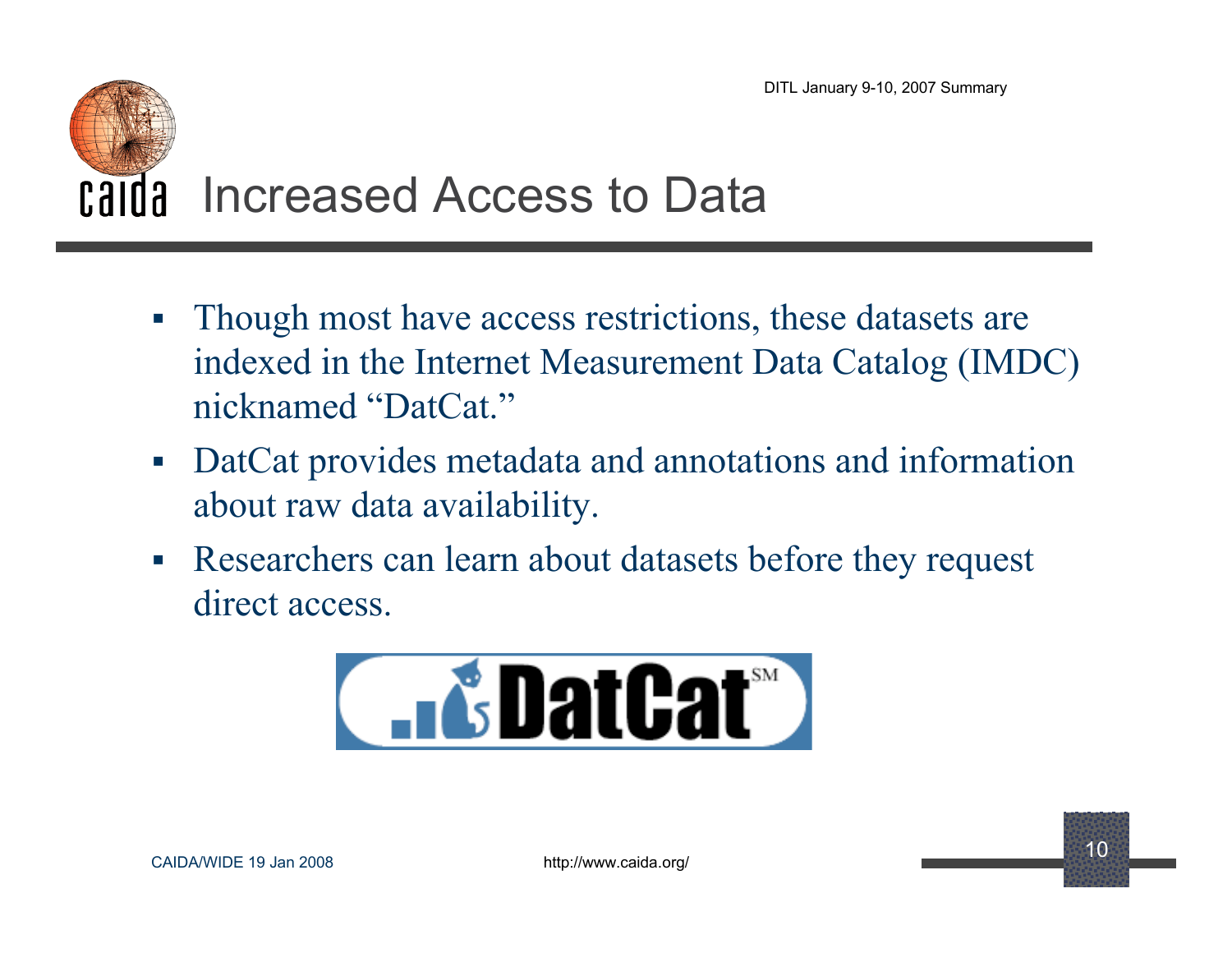

- Documents methodology including specific options and local machine configurations (e.g. tcpdump)
	- basic attributes: filenames, sizes, long and short descriptions, keywords, md5 hash, etc.
	- further details: anomalies or peculiarities in the data, clock skew, etc…

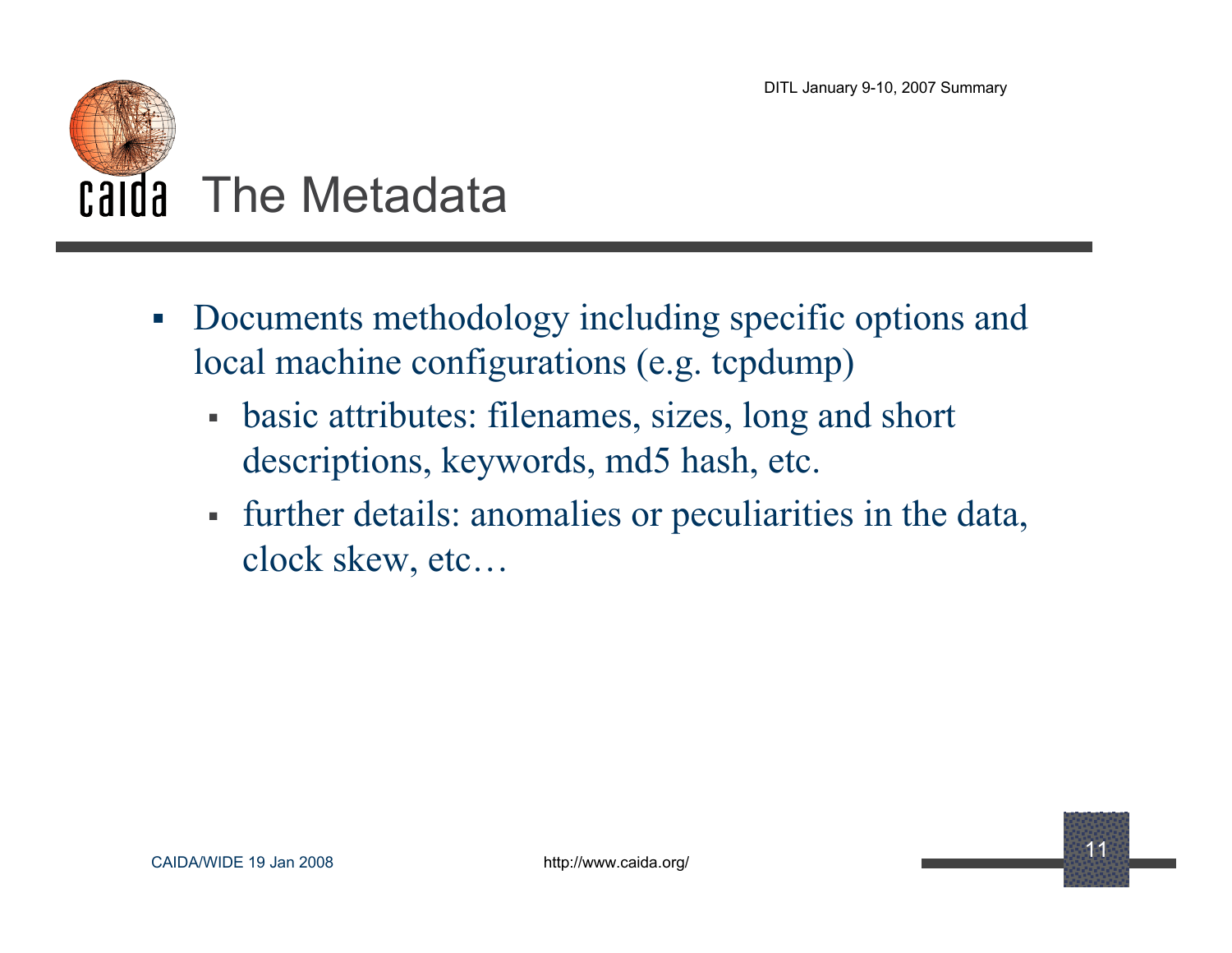# Future Areas of Work

- Complete indexing the remaining datasets
- This year, we hope:
	- to finish indexing more promptly,
	- tecruit more participants, and
	- cover more data types.

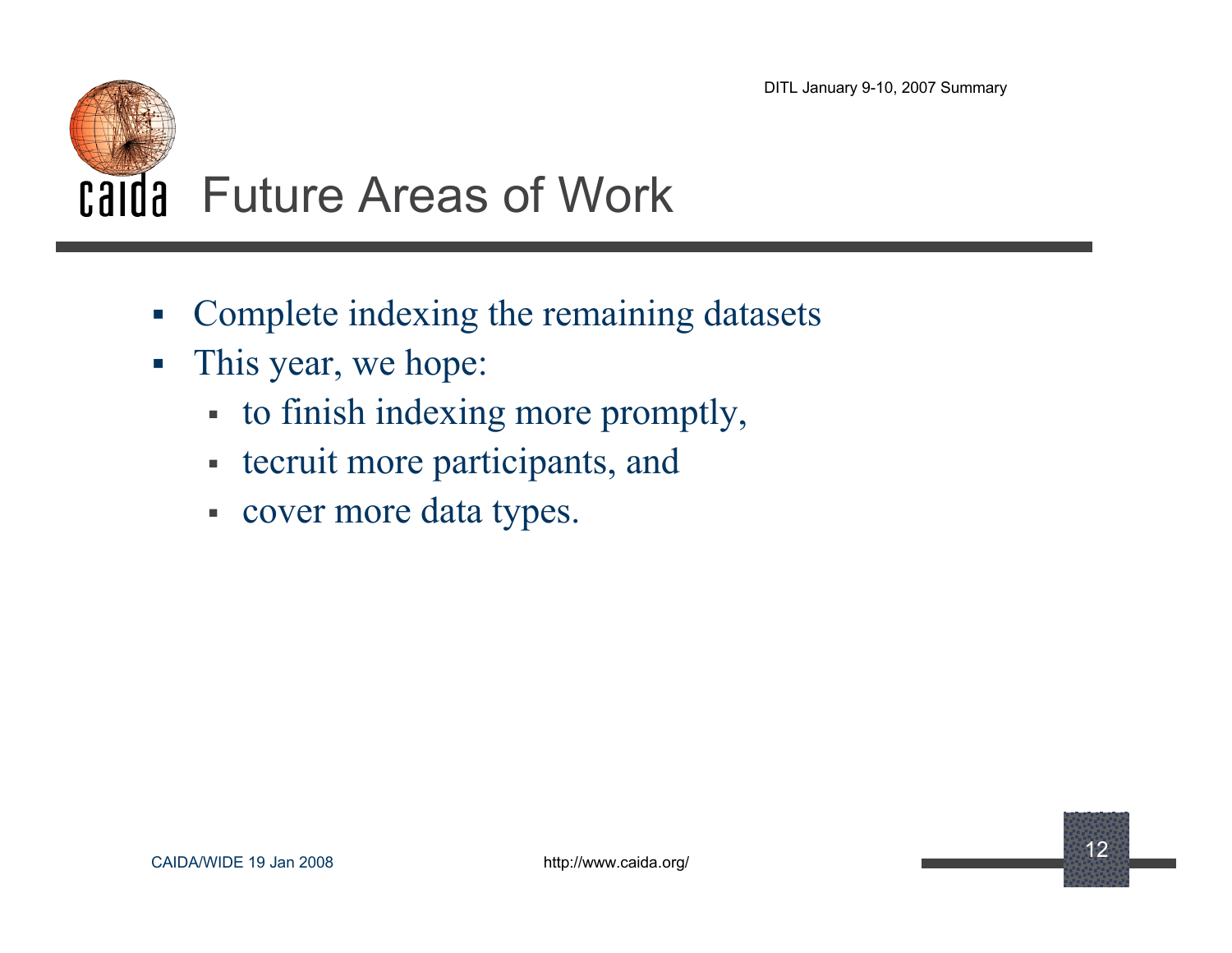

- The 2007 collection event enjoyed:
	- twice the number of participants,
	- a larger number of data types,
	- to our knowledge, the broadest coordinated Internet collection event ever.